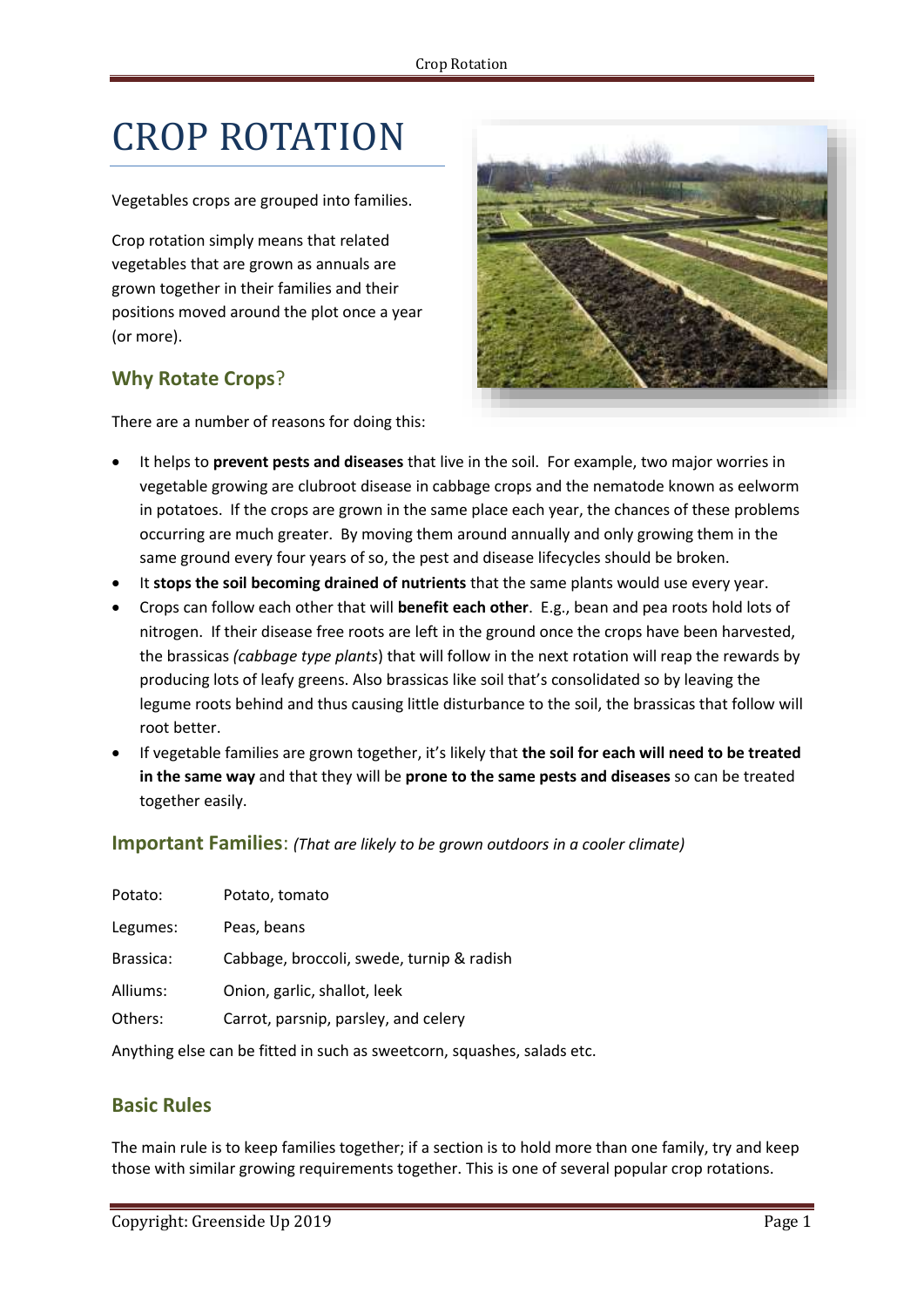Using a bed system can make planning a rotation easier. You may also find it helpful to write crops on to post-it pads. You can play around until you find a combination that fits your own patch.

# **A Four-Year Rotation**

The following is a guideline. You may not want *(or need)* to follow this rotation at first. However, after a couple of seasons you may start to wonder what can be planted in the gaps. This should help with your planning.

#### **P**eople **L**ike **B**unches of **R**oses

I've come across lots of different crop rotations but a popular one, and one that works well for our own garden over four (or five) year intervals is:

Year 1: **P**otato crops

- Year 2: **L**egumes (peas, beans)
- Year 3: **B**rassicas (cabbage type crops)

Year 4: **R**oot crops/others.



In this four year rotation the potatoes and squashes are planted first (Bed 1) as the potatoes break up the soil nicely. In year 2 the legumes (peas & beans) will be planted in Bed 1 as they will fix nitrogen into the soil for the brassica (cabbages) that will follow. Therefore in